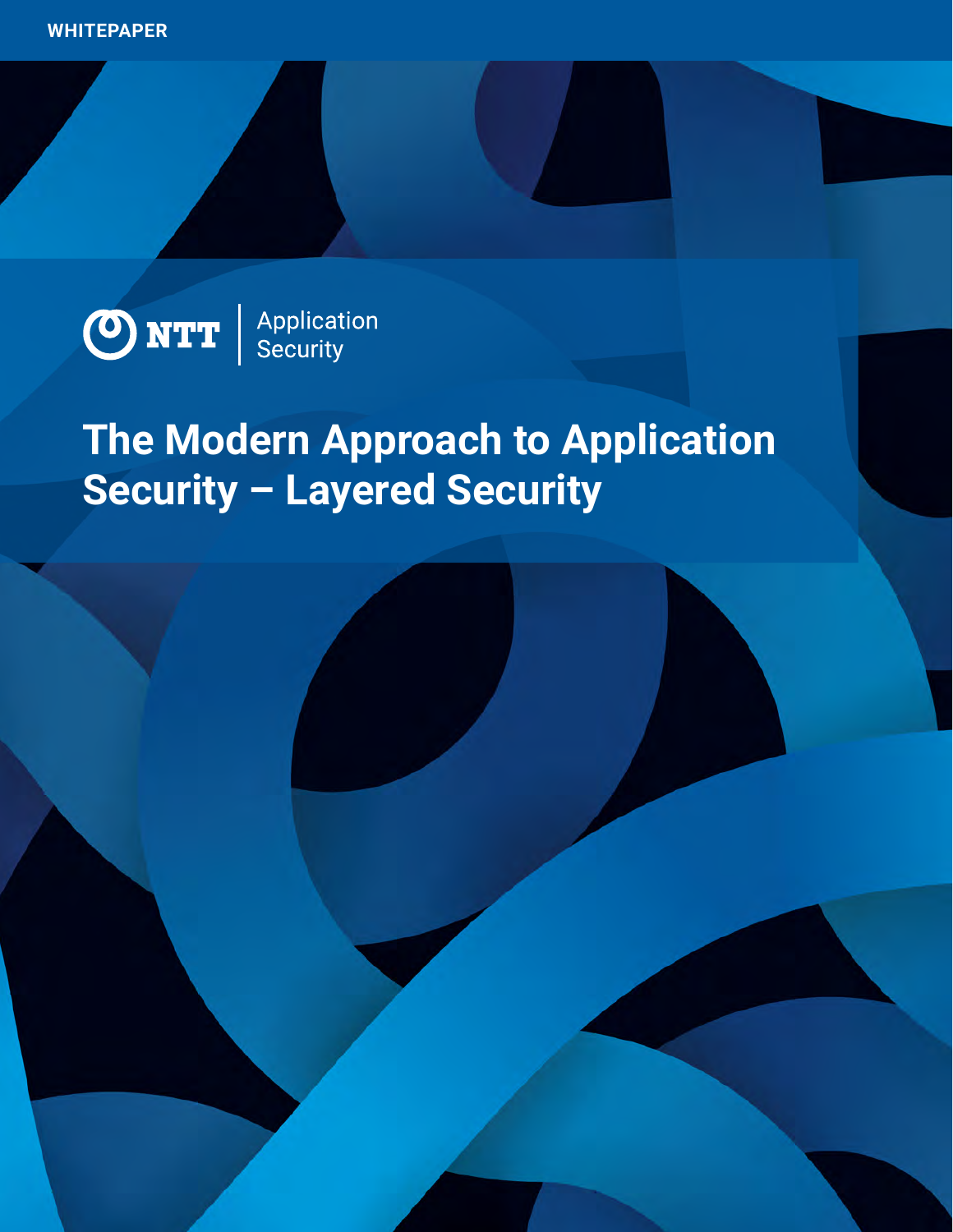**Application** Securitv

> The past three years brought forth a tremendous transformation in how we live and work. While the digital age has seen technological advancements in almost every area of business, the COVID-19 pandemic introduced a seismic economic shift. In response, organizations acted quickly to migrate almost every aspect of their business online, accelerating an almost complete digital transformation, seemingly overnight. Fundamental to this shift has been the adoption of critical technologies, namely web applications. Organizations that were able to innovate and invest in applications saw a competitive advantage as they adapted to the "new norm."

While business leaders heralded their successes in maintaining workforce productivity, operational agility and business profitability, they came face-to-face with the realities of organized cybercrime.

Almost immediately, these threat actors began attacking the very applications fueling those successes. Capitalizing on the global crisis and expanded attack surfaces, threat actors worked tirelessly to attack application vulnerabilities and evade traditional security measures.

Now that the pandemic has started to release its grip and organizations begin to adopt hybrid work models, one thing has remained top of mind for business leaders: getting proactive about their application security strategy, and the risk to their business by not doing so.



### **Current State of AppSec**

In the post pandemic economy, organizations need to accelerate their application security to the speed of modern software development. Unfortunately, this "need for speed" requirement can often lead to vulnerabilities getting released. Once these vulnerabilities can be identified once in production, so begins the process by which developers must stop working on new projects to fix the vulnerabilities in live applications. Referred to as "context switching", this constant shift between projects impacts productivity by slowing workflows, reducing efficiency and can ultimately hinder overall system performance.

While there is an increased focus on enabling security earlier in development, organizations continue to face collaborative struggles between SecOps and DevOps teams and the functional roadblocks that result from each group operating within their respective processes, tools and KPIs. With each team owning a stage of software development, identifying and remediating security vulnerabilities can become obstacles to productivity and innovation.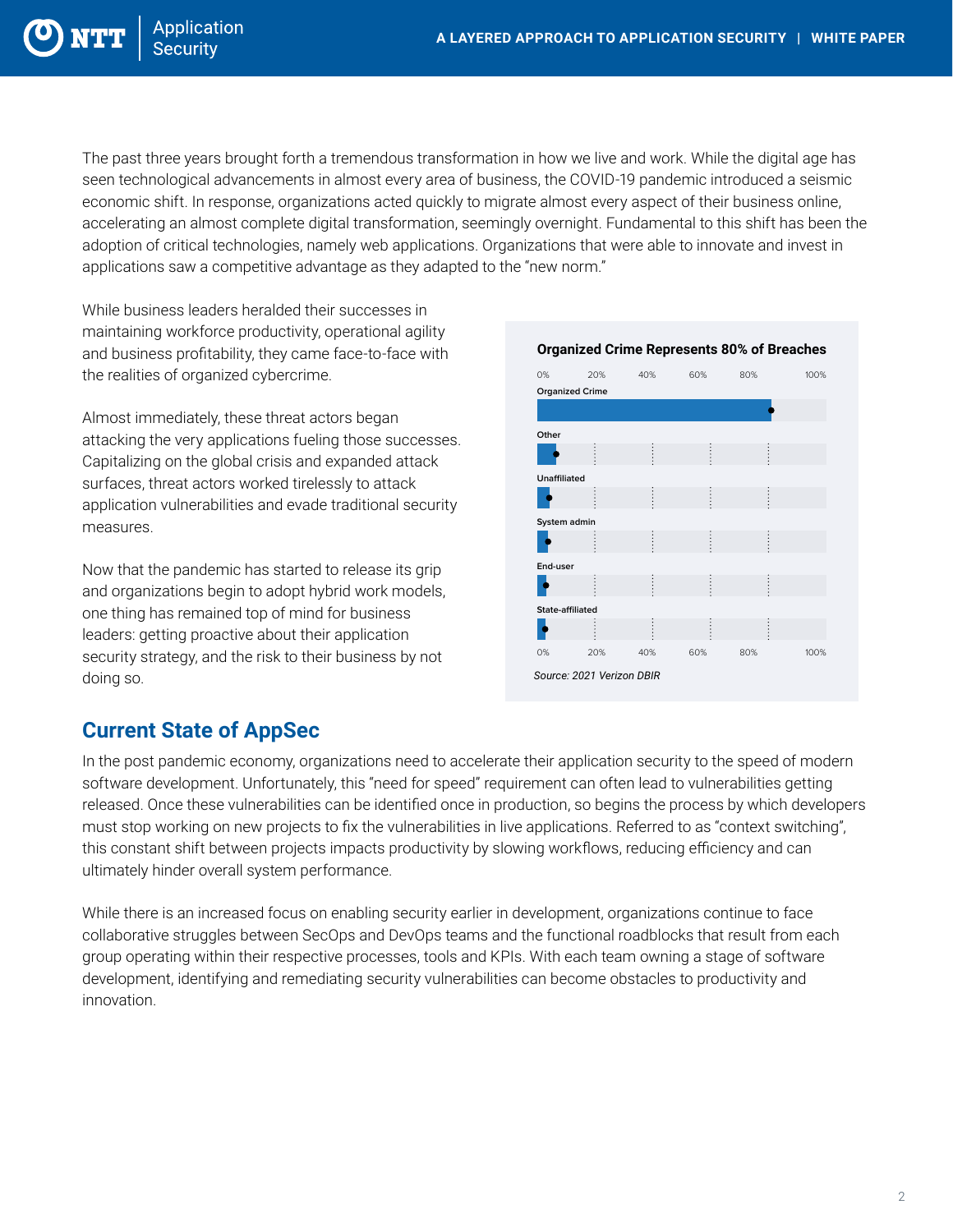

In this traditional model, security is designated to a specific, isolated team in the final stages of development. And while this worked when development cycles operated under a monolithic application architecture, it is no longer viable following the wider adoption of Agile methodologies and development cycles. Now, teams can deliver software updates more often and in much shorter timeframes — sometimes multiple times per day.

# **Enter DevSecOps**

In order to solve the aforementioned challenges to business operations and efficiency, organizations are increasingly adopting a DevSecOps model to address security earlier in the SDLC. . This approach creates a bridge between DevOps and SecOps by expanding collaboration between the two teams to effectively deliver more secure applications, all without affecting the speed and agility of development. Often referred to as "shifting left," this approach moves security testing to software developers and enables them to fix vulnerable code in near real-time, rather than "bolting security" on at the end of the SDLC. DevSecOps offers a holistic approach to security throughout the SDLC — from planning and design to coding, building, testing and release — with continuous, real-time feedback loops and insights.

While the DevSecOps approach is a valiant effort centered around the idea that security is "everyone's job", it is not without obstacles. The implementation of DevSecOps can bring about a variety of challenges across an organization: operationalizing a cultural shift, the realization of sub-par security knowledge and expertise and new, complex tool integrations to name a few.

To aid in the implementation of a successful program, application security vendors have offered various solutions that enable DevSecOps throughout the stages of organizations' CI/CD process. These solutions include Static Analysis Security Testing (SAST) and Software Composition Analysis (SCA) early in the development cycle, Dynamic Application Security Testing (DAST) for pre-production and production stage applications and Interactive Application Security Testing (IAST) for functional testing.

In ["Collapsing Paradigms: Building AST from the Ground Up,](https://www.whitehatsec.com/wp-content/uploads/2022/03/WP-Vantage-Platform-Positioning-.pdf)" we highlighted the challenges to modern application security that each of these traditional testing solutions pose, and elaborated on how the traditional approach of relying on a single point-product solution no longer meets the needs driven by agile development and rapid security fixes. Now, even if developers deliver secure code that is tested and validated by DevOps, vulnerabilities can still leave an application exposed after connecting to other third-party applications and APIs after going live in production.

While there are clear, definite challenges to these application security testing methodologies, there is another approach available — one that's already proven to be widely adopted and successful within network security teams.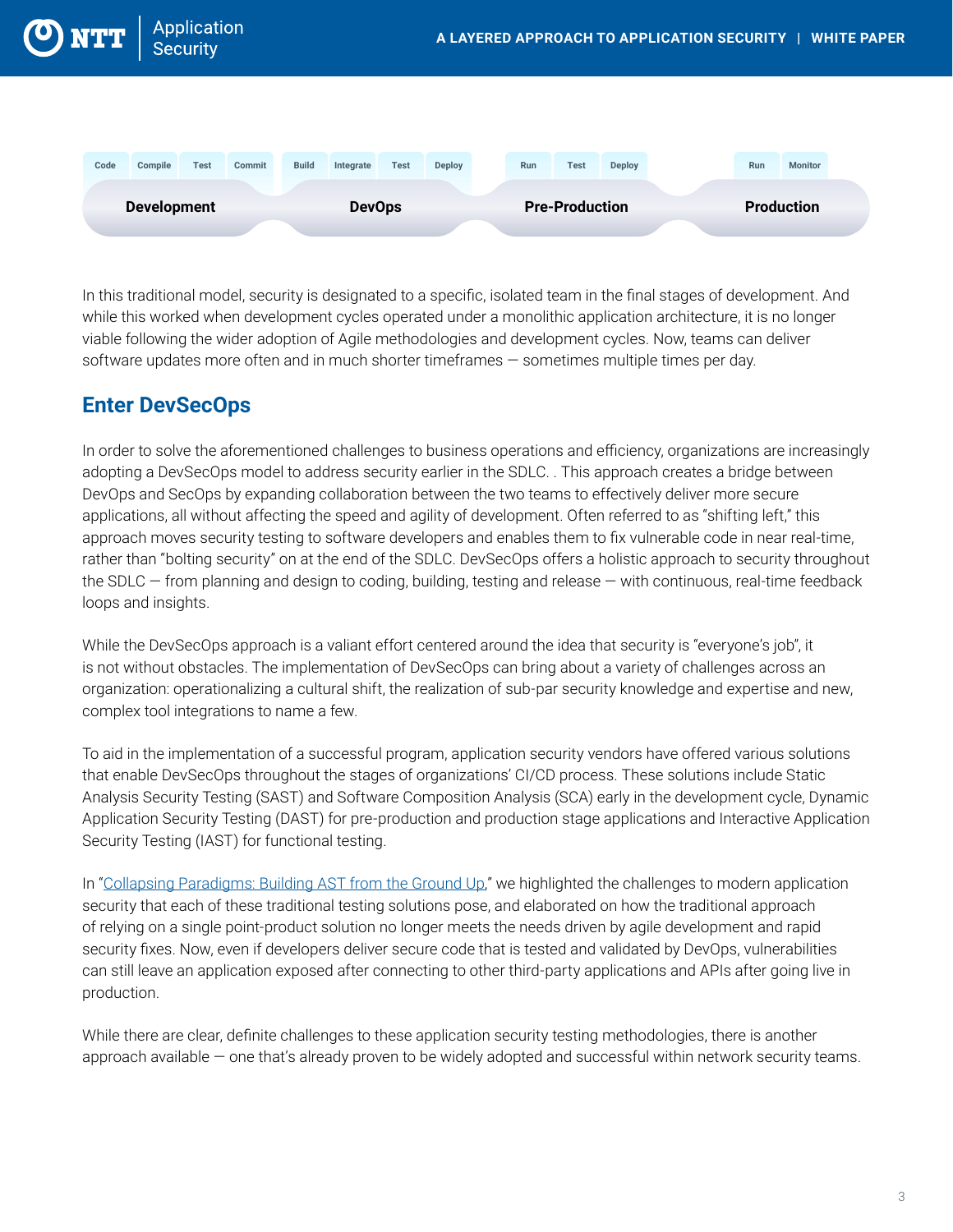

## **A "Tried and True" Approach**

In network security, the "layered approach" concept has become a widely accepted and successful strategy for reducing the risk of compromise. In the IT context of perimeter security, layered security is defined by deploying several independent layers of security solutions so that it is much harder for a threat actor to penetrate the network. If an attacker breaches one layer of security, there is another layer safeguarding the network and its resources. If this layer is breached, there is yet another that can prevent compromise. Also known as a "defense-in-depth" strategy, a layered approach is also centered around the simple premise that multiple layers of security provides multiple layers of protection.

While there are pros and cons to a layered security strategy on the perimeter, the benefits become clear when applied to application security.

#### **Applying the Defense in Depth approach to AppSec**

In applying the concept of a layered perimeter security strategy to application security, the debate over which application security testing method (i.e., SAST vs. DAST) becomes irrelevant. Rather than arguing the merits of one testing method over another, the layered approach stresses that organizations should adopt all methods. By adopting a layered security strategy and applying it to the SDLC, organizations can help improve efficiencies within the CI/CD pipeline, operationally test code where it is being developed and ensure its production applications are secure.

As *Figure 1* shows, the software development lifecycle model is continuous and is represented as an infinite loop. However, when applying application security testing to the model, gaps begin to appear when developers switch context from writing new code to fixing existing code. By implementing DevSecOps and leveraging purpose-built application security testing solutions designed specifically for each functional group, the SDLC is empowered by an infinite loop of security.



*Figure 1: Software Development Lifecycle*

When each functional group within the SDLC has the ability to test within their native environments, security vulnerabilities are identified earlier and more efficiently. Additionally, by applying purpose-built testing at the most critical inflection points of the SDLC, developers, DevOps and security teams become empowered with accurate and contextual security insights as they build, run and deploy web applications and APIs.

Whether through a managed security service provider or a self-service SaaS platform, organizations that adopt both DevSecOps and a layered approach to application security can fully realize the power that applications can bring to their business' productivity and bottom line.